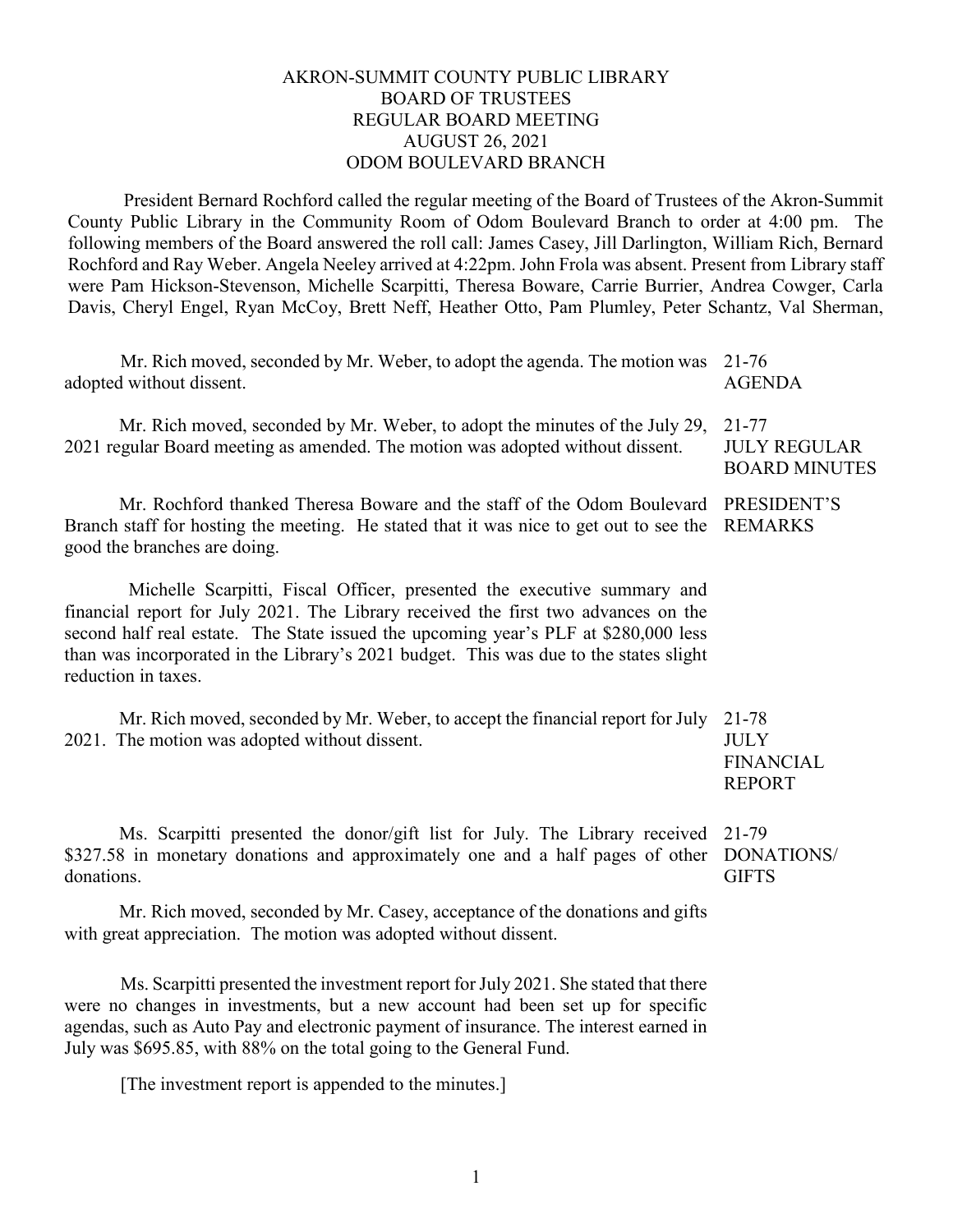Ms. Otto presented the personnel report for August 2021 and stated that there were no changes since the report was sent to the Board.

# **AKRON-SUMMIT COUNTY PUBLIC LIBRARY Personnel Report –August 2021**

# **RESIGNATIONS:**

| <b>Employee</b><br>Bard, Dennis  | <b>Classification</b><br>APD-Security                                                             | <b>Date</b><br>05/28/2021 | <b>Agency</b><br>Security                                            |
|----------------------------------|---------------------------------------------------------------------------------------------------|---------------------------|----------------------------------------------------------------------|
| Bretzin, Jacob                   | <b>Student Assistant</b>                                                                          | 08/10/2021                | BG&S                                                                 |
| Deisler, Sarah                   | <b>Asst. Youth Services Coordinator</b>                                                           | 08/27/2021                | Youth Services Office                                                |
| Eesley, Maggie                   | Public Service Assistant II J-S                                                                   | 08/31/2021                | North Hill                                                           |
| Girard, Elaine                   | Human Resources Assistant                                                                         | 09/30/2021                | <b>Human Resources</b>                                               |
| Karson, Emily                    | <b>Student Assistant</b>                                                                          | 08/13/2021                | Kenmore                                                              |
| McGee, Ryan                      | APD-Security                                                                                      | 09/11/2021                | Security                                                             |
| Miraglia, Lindsay                | <b>Technical Services Assistant</b>                                                               | 08/13/2021                | <b>Technical Services</b>                                            |
| Mull, Diane                      | <b>Student Assistant</b>                                                                          | 08/12/2021                | Maple Valley                                                         |
| Quarterman, Prue                 | <b>Student Assistant</b>                                                                          | 08/11/2021                | Kenmore                                                              |
| Rizal, Tamanna                   | <b>Student Assistant</b>                                                                          | 08/13/2021                | North Hill                                                           |
| Schall, Emily                    | Public Service Assistant II F-T                                                                   | 08/21/2021                | Portage Lakes                                                        |
| Stimpson, Gabriella              | <b>Student Assistant</b>                                                                          | 08/20/2021                | Northwest Akron                                                      |
| Vansickle, Sam                   | <b>Student Assistant</b>                                                                          | 08/13/2021                | Green                                                                |
| <b>SELECTIONS:</b>               |                                                                                                   |                           |                                                                      |
| Gaj, Natasha                     | Public Service Assistant II J-S                                                                   | 08/30/2021                | <b>Firestone Park</b>                                                |
| Hoaglin, Sydney                  | <b>Student Assistant</b>                                                                          | 08/30/2021                | Springfield-Lakemore                                                 |
| Mendpara, Kishan                 | <b>Student Assistant</b>                                                                          | 08/30/2021                | Richfield                                                            |
| Moore, Christopher               | Public Service Assistant II P-T                                                                   | 08/16/2021                | Mogadore                                                             |
| Price, Eleanor                   | <b>Student Assistant</b>                                                                          | 08/30/2021                | Richfield                                                            |
| <b>PROMOTIONS:</b>               |                                                                                                   |                           |                                                                      |
| <u>Employee</u><br>Brewer, Wyatt | <b>Classification</b><br>Substitute Public Service Assistant I<br>Public Service Assistant II F-T | <b>Date</b><br>08/16/2021 | <b>Agency</b><br><b>Public Services</b><br>Electronic Svcs/Tech Zone |
| Leslie, Elise                    | <b>Student Assistant</b><br>Public Service Assistant II F-T                                       | 08/30/2021                | Fairlawn-Bath<br>Mobile Services                                     |
| Moore, Chris                     | <b>Student Assistant</b><br>Public Service Assistant II F-T                                       | 08/16/2021                | Maple Valley<br>Mogadore                                             |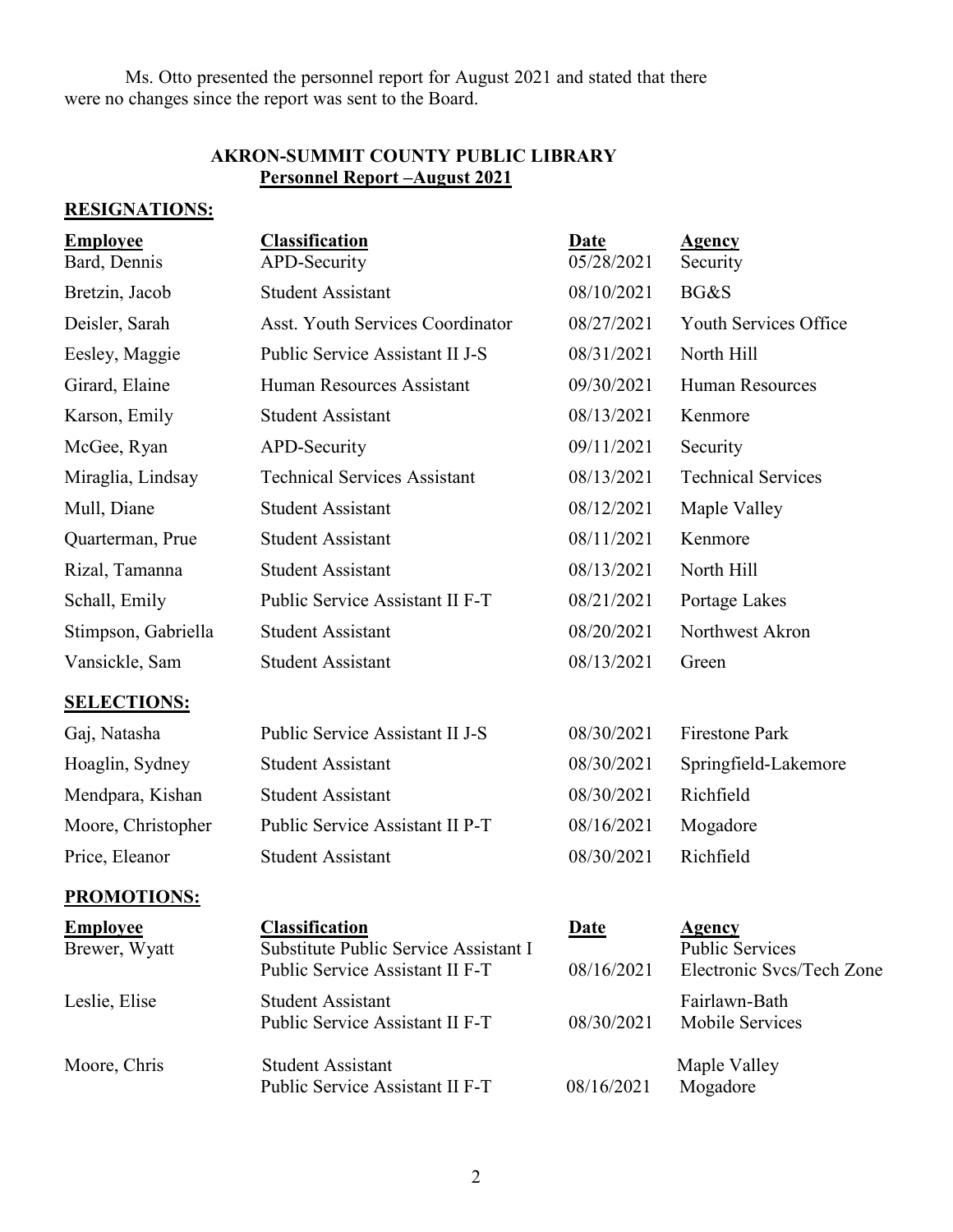# **CHANGE OF CLASSIFICATION (STATUS):**

| <b>Employee</b> | <b>Classification</b>                                              | Date       | Agency                                       |
|-----------------|--------------------------------------------------------------------|------------|----------------------------------------------|
| Chaplin, Kelly  | Intermediate/Teen Librarian<br>Teen Librarian                      | 08/23/2021 | Northwest Akron<br>Children's Library & Teen |
| Yontz, Carley   | Public Service Assistant II P-T<br>Public Service Assistant II F-T | 08/16/2021 | Northwest Akron<br>Electronic Svcs/Tech Zone |

## **NUMBER OF STAFF MEMBERS**

|                              | 06.16.09 | 06.09.10 | 08.16.19 | 08.23.20 | 08.13.21 |
|------------------------------|----------|----------|----------|----------|----------|
| Full-Time Staff:             | 291      | 270      |          | 258      | 254      |
| 80 Hrs. Exempt               |          |          |          |          |          |
| 75 Hrs. Non-Exempt           |          |          |          |          | 209      |
| Part-time/Job-Share Staff:   | 68       | 54       | 49       |          | 37       |
| <b>Student Assistants:</b>   | 86       | 73       | 76       |          | 46       |
| Total number of Staff:       | 445      | 397      | 396      | 360      | 337      |
| <b>Full-Time Equivalents</b> | 339      | 307      | 307      | 288      |          |

**NOTE: These numbers cannot be compared from month to month for the following reason: the numbers may not reflect additions and deletions to the payroll system as the changes are made immediately prior to or after the date the personnel action is effective**.

Mr. Rich moved, seconded by Mr. Weber, to adopt the August Personnel 21-80 Report with amendment. The motion was adopted without dissent.

**PERSONNEL** REPORT

Ms. Hickson-Stevenson introduced the Odom Boulevard Branch Manager, EXECUTIVE Theresa Boware. Ms. Boware spoke of how, with the generous support from the DIRECTOR'S Huntington-Akron Foundation, the Akron Art Library expanded from ASCPL REPORTMain Library to the Odom Boulevard Branch Library with 10 new artworks available to check-out from the branch location this December.

She invited all to the Akron Art Museum and Akron-Summit County Public Library for an Akron Art Library Launch Party at the Odom Boulevard Branch Library on December 9 from 6-8 pm, free and open to all. Browse the newest Akron Art Library acquisitions, meet the artists and try your hand at some of their art making techniques.

Ms. Hickson-Stevenson then gave a Facilities update. She stated she has had two meetings with Mr. Schantz and had given the problems discussed in her report to the Board. She added one new item to the list, saying the movie screen in the auditorium was ripping at the top. Mr. Schantz said the manufacturer suggested repairing it with packing tape for the time being.

There were a brief discussion of the ongoing battle regarding digital publishing and an article about it entitled S*ell This Book!* Mr. Rochford commented we need an *Unsell This Book* article.

# *REPORT OF PERSONNEL COMMITTEE MEETING August 18, 2021*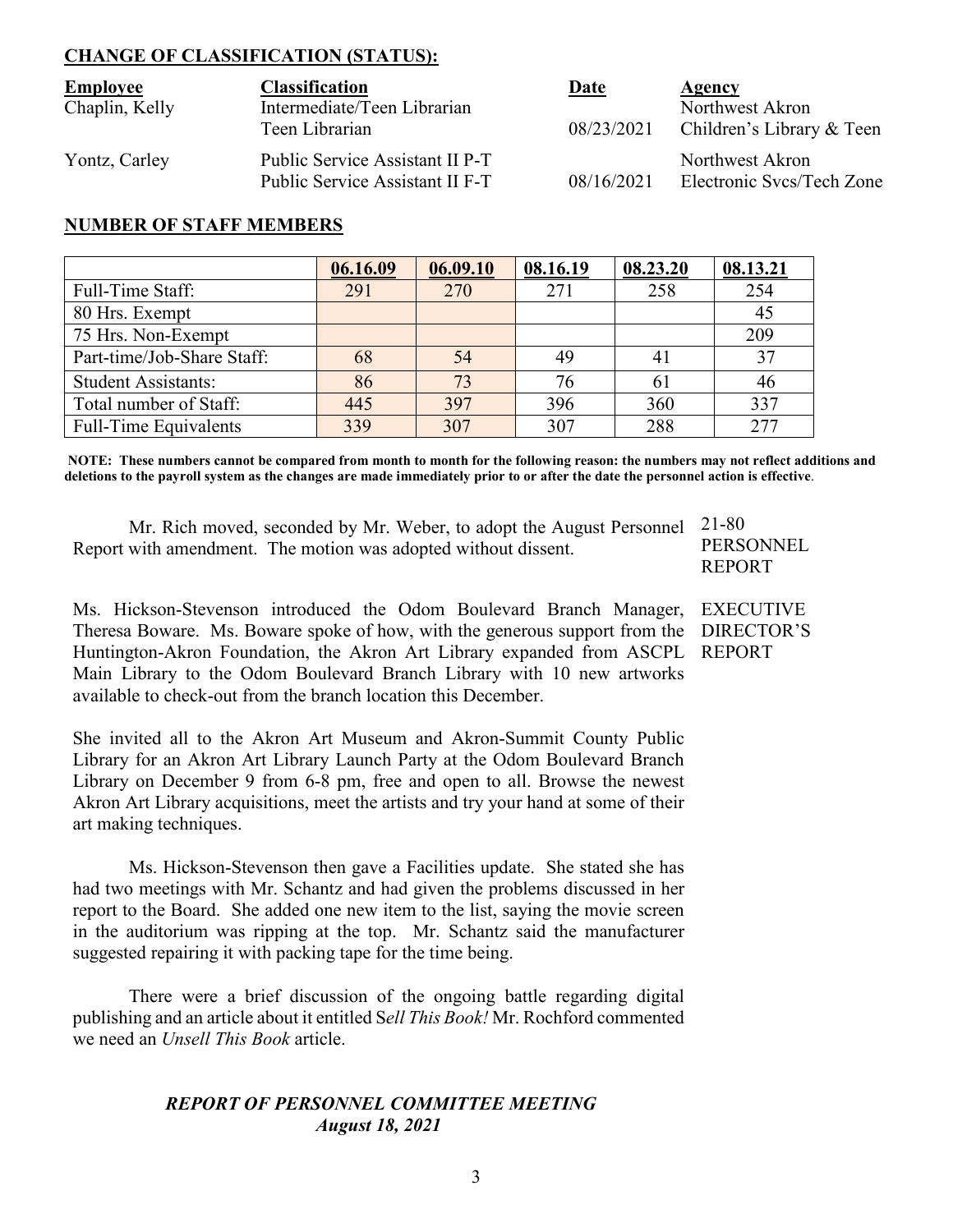*On Thursday, August 18, 2021, the Personnel Committee met in the Lolita*  PERSONNEL *K. Adair Board Room at Main Library. The meeting was called to order at 3:32 pm by Committee Chair Angela Neeley. Also in attendance were Committee members William Rich and Ray Weber. Library staff members Pam Hickson-Stevenson and Heather Otto attended as well.*

*Mr. Rich moved, seconded by Mr. Weber, to adopt the agenda. The motion was adopted without dissent.*

*Ms. Hickson-Stevenson and Ms. Otto discussed their recommendation that the Committee recommend to the Board amending the Sunday Hours Policy to include the following provision: employees hired, promoted, demoted, or transferred to fill public service positions at any Branch library after October 1, 2021 (excluding Mobile Services Bookmobile Drivers) must work Sunday hours as part of their regular work week. It is important for Library practices to reflect that Sunday hours have been in place for decades and to include Sunday hours as part of the schedule that public service employees work. After some discussion, Mr. Rich moved, seconded by Mr. Weber, to recommend to the Board adoption of the amendments to the Sunday Hours policy. The motion was adopted without dissent, and this now comes as a recommendation to the Board.*

 Mr. Rochford asked if there was any discussion regarding the Sunday work hours. Hearing none, the change order was approved without dissent.

*Ms. Hickson-Stevenson and Ms. Otto next discussed their recommendation that the Committee recommend to the Board that the four part-time Public Service Assistant I employees (working in Circulation and providing public service) be reclassified as Public Service Assistant II employees. The reason for this recommendation is that the work of the part-time PSA I employees has evolved to include duties typically performed by those in the PSA II role. Mr. Weber moved to recommend to the Board adoption of the reclassification from Public Service Assistant I to Public Service Assistant II for the four part-time employees currently in that position. The motion was adopted without dissent, and this now comes as a recommendation to the Board.*

 Mr. Rochford asked if there was any discussion regarding the reclassification of four PSA-I to PSA-II. Hearing none, the change order was RECLASSIFICATION approved without dissent.

*Ms. Hickson-Stevenson updated the Committee members on the McDowell Scholarship. Five Library employees have applied for the scholarship. The Executive Assistant is working on scheduling interviews. The panel of interviewers will consist of Board President Bernard Rochford; Board Vice President Angela Neeley; Human Resources Director Heather Otto; Deputy Director Barb White; and Executive Director Pam Hickson-Stevenson.*

*Ms. Neeley suggested that the evaluation process used for the Fiscal Officer and the Executive Director be changed so that the evaluation forms are shared electronically with both the trustee and manager reviewers. She stated the reviewers should continue to be able to complete the forms anonymously. She suggested sending quarterly surveys to familiarize the managers with using anonymous electronic forms. Mr. Rich and Mr. Weber supported the idea of transitioning to an electronic process. Additional discussion centered on what the* 

COMMITTEE MEETING

# 21-81 SUNDAY WORK **HOURS**

21-82 OF FOUR PSA-I'S